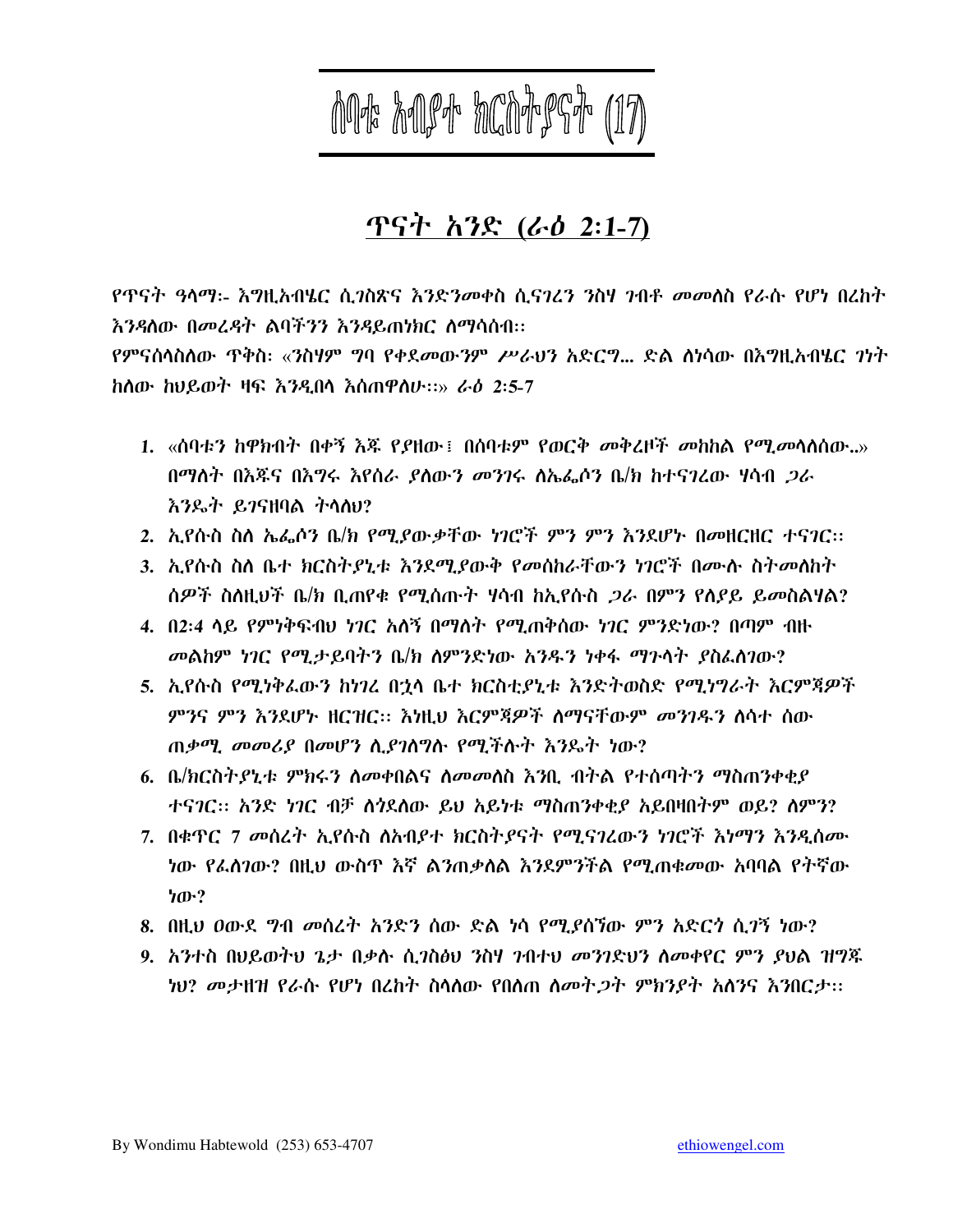# ጥናት ሁስት (ራዕ 2:8-11)

የጥናት ዓላማ፡- መከራ በህይወታችን መጥቶ ህይወታችንን እንደማዕበል ሲያናውጠው፤ ድንገተኛነቱ ለእኛ እንጂ እግዚአብሄር ጅማሬውንና ፍጻሜውን የቀጠረስት ስስሆነ በእርሱ ማረፍን እንድንስማመድ  $\Lambda \sigma \sigma \eta$ C::

የምናሰላስለው ጥቅስ፡ ‹‹**ዓስር ቀንም መከራ ትቀበላላችሁ፡፡ እስከ ሞት ድረስ ታማኝ ሁን፤ እኔም**  $P$ ሀይወትን አክሊል እስዋሃለሁ።  $\sim$  ራዕ 2:10

- 1. ራዕይ 2:8-11 ያለው ክፍል በአንድነት ይነበብ። ጌታ የሱስ በዚህ ክፍል ምን በማለት ነው ራሱን ሲያስተዋውቅ የሚገኘው?
- 2. ኢየሱስ ራሱን ያስተዋወቀበት ሃሳብ ይህች ቤ/ክ ስምትገኝበት ሁኔታ መጽናናት ሲሆን የሚችልበትን መንገድ ታያስህ ወይ? አስረዳ።
- 3. ስለ ሰምርኔስ ቤ/ክ ጌታ አውቃለሁ የሚላቸው ሁለት ነገሮች ምን ምንድናቸው? በአንድ በኩል ድህነትህን አውቃለሁ ሲል በሌላ በኩል ደግሞ ሃብታም ነህ ይላል፤ እነዚህ ሁለት ሃሳቦች ይቃረናሱ ብስህ ታምናስህ ወይ? ካልሆነ ምን ማስቱ እንደሆነ አስረዳ።
- 4. ቁ9 «አይሁድ ሳይሆኑ አይሁድ ነን እያሉ...» ይህንን አባባል እኛ ወዳለንበት ዘመን ብንተረጉመው ምን ማለት ሲሆን ይችላል? የዚህ ዓይነት ነገር በመሃላችንም እንደሚኖር መረዳት ለምን ይጠቅማል ብለህ እንደምታስብ ተናገር።
- 5. በቁ10 ሳይ ለቤተክርስትያኒቱ የሚሰጣት ማስጠንቀቂያ ምንድነው? ክርስቶስ ኢየሱስ ቤተ ክርስትያኒቱ ልትገባ ያለችበትን ሁኔታ እያወቀ ከመጠቆም ይልቅ ለምን መከራው እንዳይመጣ አይከለክልሳትም?
- 6. ይህ ከላይ የተነገረው መከራ ምንድነው? ይህንን ሁኔታ ከመምጣቱ በፊት አስቀድሞ ማስጠንቀቅ መቻሱና የቀኖቹን ብዛት መመደቡ ሰሰርሱ ምን ይነግረናል?
- 7. በዚህ መከራ ውስዋ ስታልፍ ኢየሱስ ከቤተ ክርስትያኒቱ የሚጠብቀው ነገር ምንድነው? ከእርሱስ የሚጠበቅ ነገር አለወይ? ምንድነው?
- 8. ይህች ቤተ ክርስትያን ባለችበት ሁኔታ ወይም አውደ ምንባቡን በማየት ድል መንሳት የሚለው ሃሳብ የሚ*ያመ*ለክተን ምንን ነው?
- 9. ባላሰብክበት ጊዜና ሁኔታ መከራ መዋቶ አስደንግጦሀ ያውቃል ወይ? ድንገተኛ የሚሆነው ለአንተ እንጀ ጌታህ አስቀድሞ ተጀምሮ የሚያበቃበትን ቀን የቀጠረለት መሆኑን ተረድተህ *ጌታን አመ*ስግን።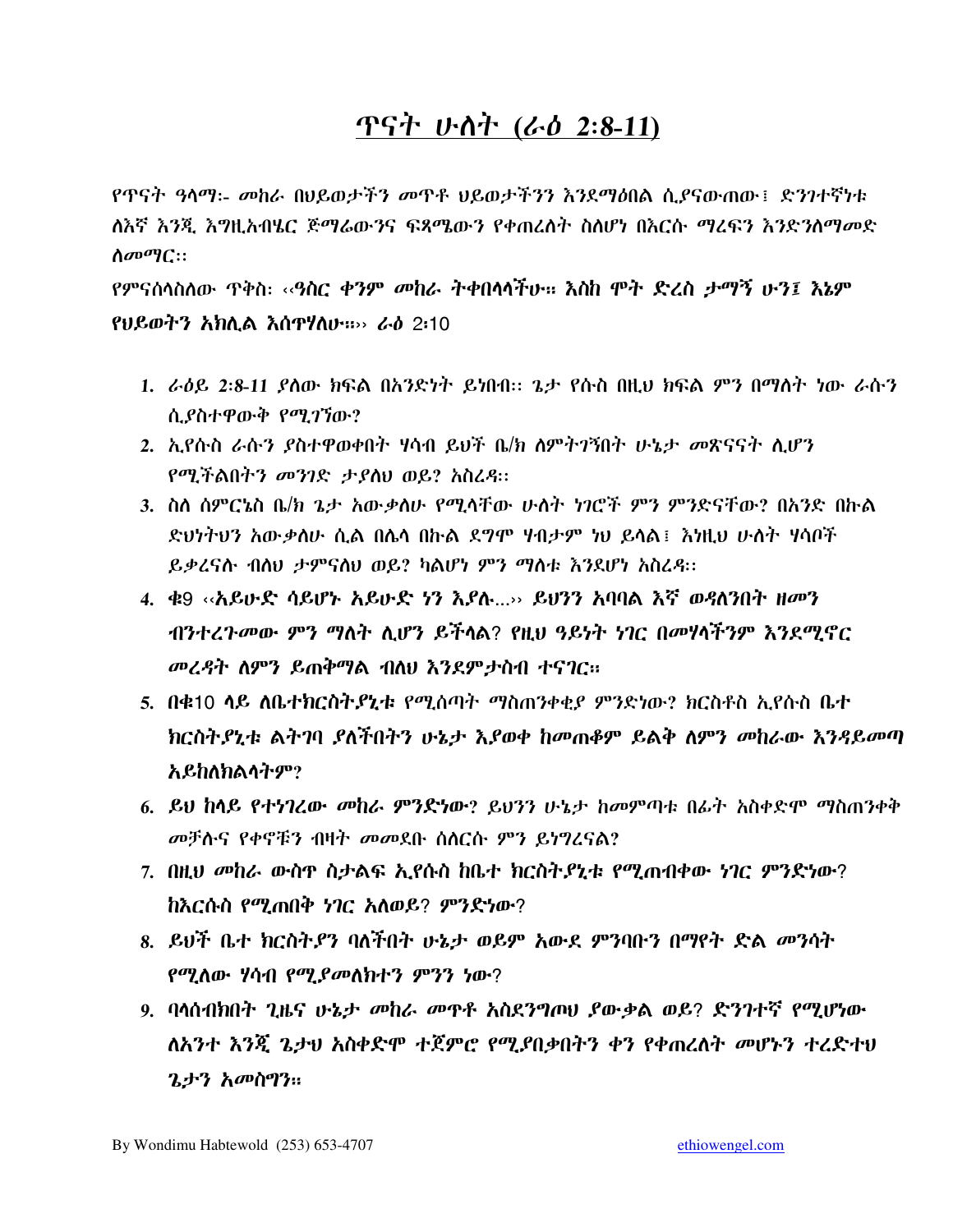# <u>ጥናት ሶስት (ራዕ 2:12-17)</u>

የጥናት *ዓ*ላማ፡- በሃጥ*ያታችን ን*ስሃ እንድገባ *መን*ፌስ ቅዱስ ለልባችን ሲናገረን በቸልታ ማለፍ እንደማይኖርብንና የእግዚአብሄርን ትስግስት ፍርድ እንደሚዘገይ አድርገን እንዳንረዳው ለማሳሰብ። የምናሰላስለው ጥቅስ፡ ‹‹**ስለዚህ ንስሃ ግባ፤ አለዚ***ያ ቶ***ሎ እ***መ***ጣብሃለ**ሁ፤ በአፌም ሰይፍ **እዋ***ጋ***ቸዋስ**ሁ።›› ራዕ 2፡16

- 1. ኢየሱስ ስዚህች ቤ/ክ ራሱን ያስተዋወቀው በምን መንገድ እንደሆነ ግለጽ፡፡ ይህ ዓይነቱ አባባል ለጴር ጋሞን ቤ/ክ ትክክለኛ መልዕክት የሚሆነው ለምንድነው?
- 2. ቤተ ክርስተያኒቱ ያስችበት ሁኔታ ከባድ መሆኑን እንደሚያውቅ ኢየሱስ ይናገራል፡፡ ኢየሱስ *ያስች*በትን ሁኔታ ማወቁ በምን መንገድ መጽናናት ሲሆናት ይችሳል? ስእኛስ?
- 3. የጴር ጋሞን ቤ/ክ የስይጣን መኖሪያ ተብሎ በመደጋገም በተነገረበት እየኖረ ነገር ግን የጌታን ስም ጠብቆ ይዟል፡፡ የክርስቶስ ልጆች መኖር የሚችሉበትና የማይችሉበት ሥፍራ አለወይ? አማኞች የሚኖሩበት አካባቢ የመንፌሳዊ ህይወታቸውን ዋራት መቀየር አለበት ወይ? አስረዳ።
- 4. ቤተ ክርስትያኒቱን አያሱስ የማነቅፍባቸው ሁለት ዋና ዋና ነገሮች ምንና ምንድናቸው?
- 5. የበለዓም ትምህርት በመባል በዚህ ክፍል የተጠቀሰው ትምህርት ምን እንደነበረ ግለጽ፡፡
- 6. በዚህች ቤተ ክርስት,የን ውስይ ስንት ዓይነት ሰዎችን ታ,የለህ?
- 7. በቁ16 ሳይ ቤተ ክርስትደኒቱ እንታደርግ የምትጠየቀው ነገር ምንድነው? የተነገራትን ለማድረግ ፌቃደኛ ባትሆን ወጤቱ ምን ይሆናል?
- 8. በሀይወትህ እንድታስተካክለው መንፌስ ቅዱስ አስጠንቅቆሀ ያውቃል ወይ? ‹‹ ቶሎ እመጣለሁ›› ከሃዋያትህ እንድትመለስና እንድትታረም ሲታገስህ ስለማያውቅ ስላልሆነ ሲነግርህ ቸል ከማለት በቶሎ በንስሃ ምህረቱን ተለማመድ።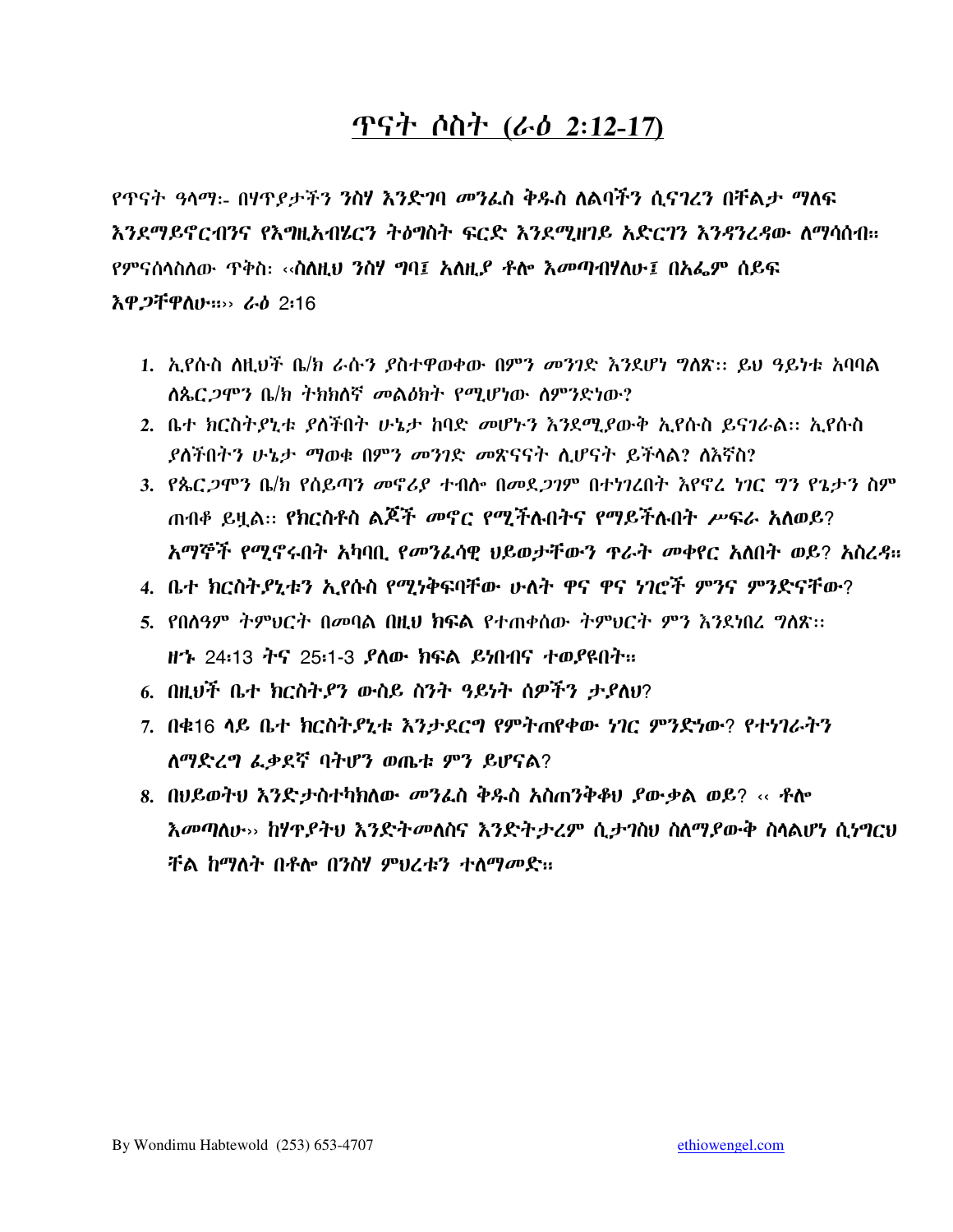### ጥናት አራት (ራዕ 2:18-29)

የጥናት ዓላማ:- በግላችንም ሆነ እንደ ቤተ ክርስትያን እግዚአብሄር እውነትን ሳንዋል ፍቅርንም ደግሞ ሳናቀዘቅዝ ሁለቱንም ሚዛናዊ በሆነ መንገድ ይዘን መራመድ እንደሚጠበቅብን ለመማር። የምናስላስለው ጥቅስ: ‹‹ሥራህን፤ ፍቅርህን፤ እምነትህን፤ አገልግሎትህንና ትስግሥትህን አውቃለሁ።...ይሁን እንጇ የምነቅፍብሀ ነገር አለኝ፤ ነቢይ ነኝ የምትለውን ሴት ኤልዛቤልን ችሳ ብለሃታል።›› ኤፌ 219-20

- 1. ራዕይ 2:18-19ን በማንበብ ኢየሱስ ስለ ትያዋሮን ቤ/ክ የሚያውቃቸውን እውነቶች በመዘርዘር **ተናንር::**
- 2. የቤተ ክርስትያኒቱ ዋነኛ ድክመት ሆኖ የቀረበው ነገር ምን ነበረ? ስስ ኤልዛቤል ከዚህ ክፍል የምናያቸው ነገሮች ምን ምንድናቸው?
- 3. በዚህች ሴት ላይ ኢየሱስ ስለወሰዳቸውና ሊወስድ ስላለው እርምጃዎች ተና*ገ*ር። ለኤልዛቤል የንስሃ እድል መስጠቱ ምን ያስተምረናል?
- 4. ኤልዛቤልን አስመልክቶ በትያዋሮን ቤ/ክ ሁለት ዓይነት አማኞች ይታያሉ፡፡ እነዚህ እነማን እንደሆኑ አስረዳ::
- 5. በቁ 23 ሳይ የኤልዛቤል ልጆች አድር*ጎ* የሚናገራቸው እነማንን ነው? እነዚህን ልጆች በመግደል እግዚአብሄር ለአብደተ ክርስትደናት በሙሉ ሊያስተምር የሚፍልጋቸው ትምህርቶች ምን ምንድናቸው?
- 6. «ሴሳ ሽክም አልጭንባችሁም» ቁ 24 ከዚህ አባባል ስስ ጌታ ባህርይ ልንማር የምንችስው አንድ እውነት ምንድነው? ሰዎች ስለርሱ ከሚሰነዝሩት አስተያየት ይህ የሚለየው በምን መንገድ ነው?
- 7. «ነብይ ነኝ የምትለውን» ቁ 20 ነብይ ነኝ የሚሉትን ሰዎች ማድረግ ስለሚገባን ጥንቃቄ ከዚህ ክፍል ልንማረው የምንችላቸውን ነገሮች ዘርዝር::
- 8. ይህች ቤተ ክርስትያን ከኤፌሶን ቤተ ክርስትያን የምትለይበትን አንድ ዋነኛ ነገር ተናገር፡፡ (ኤፌሶን ዶክትሪንን ትመረምራስች)
- 9. ኤፌሶን ዶክትሪን ይዛ ያለፍቅር የምትጓዝ ስትሆን ይህች ቤ/ክ ደግሞ ፍቅር ይዛ \_ያስ ዶክትሪን የምትጓዝ ነች። በዚህ መነጽር ህይወትህን ስትመስከተው የትኛውን ይመስላል? ጌታ የሚጠብቅብን ሚዛን ያለው ህይወት መምራት መሆኑን ዘወትር በአዕምሮህ አኑሪው፡፡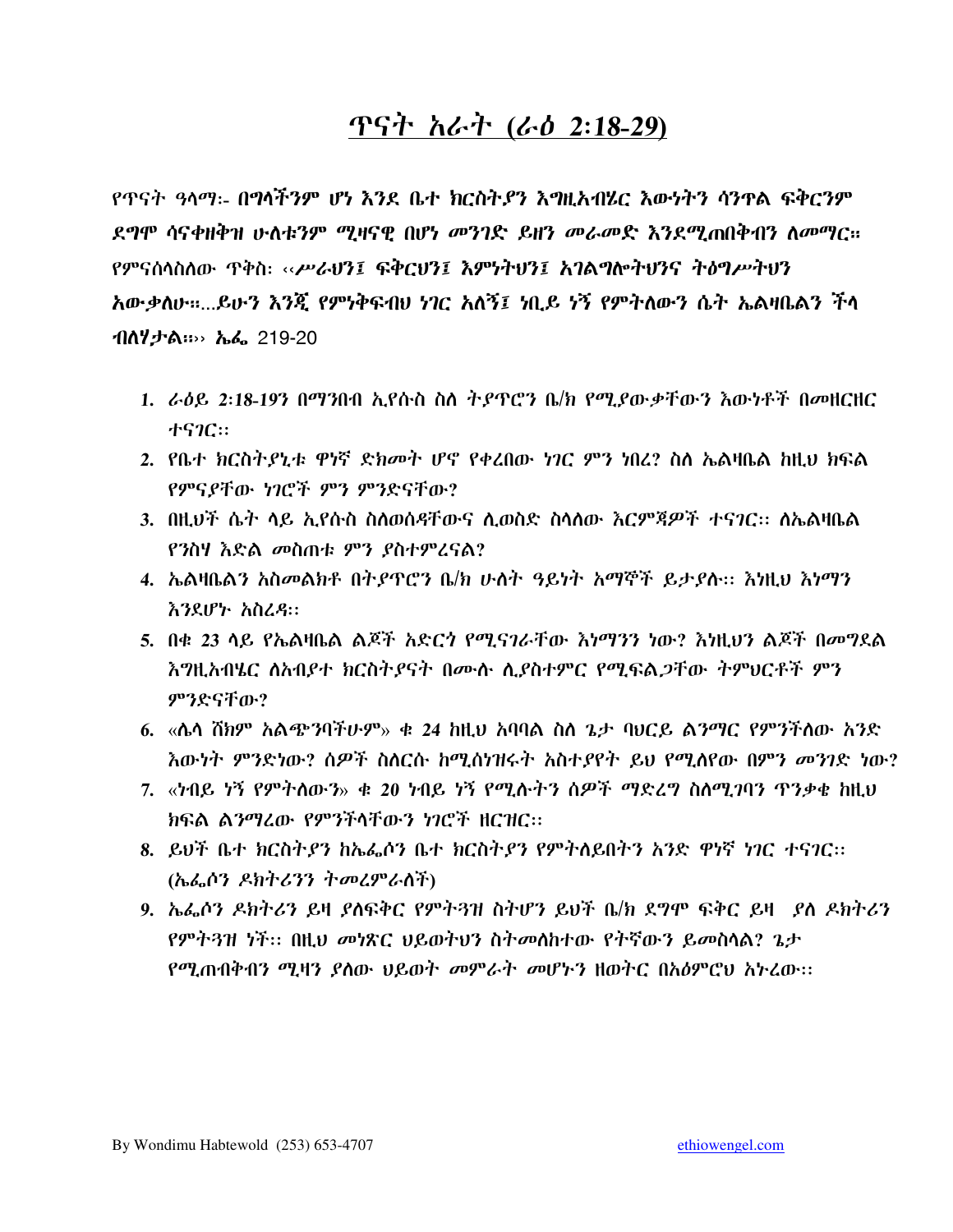# ጥናት አምስት (ራ*ዕ* 3:1-6)

የጥናት ዓላማ፡- ሕይወታችንን ልንመዝንበት የሚገባን ትክክለኛ ሚዛን የእግዚአብሄር ሚዛን ማለትም የእግዚአብሄር ቃል እንጇ ሴሳ ሚዛን በእርሱ ዘንድ ተቀባይነት እንደማይኖረው ስመማር። የምናሰላስለው ጥቅስ፡ ‹‹ስለዚህ ንቃ፤ ሲሞት የተቃረበውን የቀረውን ነገር አጽና፤ ሥራህ በአምላኬ ራት ፍጹም ሆኖ አሳገኘሁትም።›› ራዕ 3፡2

- 1. የሰርጴስ ቤተ ክርስትያን በሰዎች ዓይን የምትታይበትን ሁኔታ ምን ይመስላል? በኢየሱስ ዓይንስ? በሁለቱ አመለከከቶች መዛል ስምን ይህንን ያህል ርቀት ሲኖር የቻለ ይመስልዛል?
- 2. በቁጥር 1 ላይ ሞተሃል እያለ በቁጥር 2 ላይ ደግሞ እንዲነቃ ያስጠነቅቀዋል። ከዚህ አንጻር ስትመስከተው ሞተሃል የሚስውን አባባል በምን ትረዳዋስህ?
- 3. በቁጥር 2 ላይ ነቅቶ እንዲያከናውን የተነገረው ነገር ምንድነው? በዚህ ክፍል መስረት በህይወታችን ሲሞቱ የደረሱ ነገሮችን መልሶ ስመስራት የሚያስፌልገን አንድ ነገር ምንድነው?
- 4. ሰዎች ስንባል ሰው ስለኛ የሚናገረውን ነገር ትልቅ ስፍራ እንሰጠዋለን። ቁ2ትን ስናነብ በኢየሱስ አመለካከት የሰው ሥራ የሚመዘነው በማን ሚዛን ነው? ከዚህ ሃሳብ በመነሳት በህይወታችን መስወጥ የሚጋባን አመስከስት ምንድነው?
- 5. በቁጥር 3 መሰረት ከእግዚአብሄር ቃል በምንሰማውና በተቀበልነው እውነት ላይ ሊወሰዱ የማ ገባቸው ተጨማሪ እርምጃዎች ምን ምን እንደሆኑ ተናገር፡፡
- 6. ቤተ ክርስትያኒቱ የተሰጣትን ማስጠንቀቂያዎች ችላ ብትልና ባትነቃ የሚከተለው ነገር ምንድነው?
- 7. ቁጥር 4 በሰርጴስ ቤ/ክ የሚገኙት ቅዱሳን በሁለት የከፌስበት መንገድ ምን እንደሆነ አስረዳ:: አብዛኛው የሚሄድበትን መንገድ ስለመከተል ከዚህ ክፍል ምን እንማራለን?
- 8. በዚህ ዐውደ ግብ መሰረት አማኝ ድል ነሳ ማለት ምን ማለት ነው?
- 9. ህይወትህን የምታስመዝነው በሰዎች ወይስ በእግዚአብሄር ዓይን? ዋ*ጋ*ህ ዘሳስማዊ እንዲሆን ከፌስግህ ከሰው ይልቅ በእግዚአብሄር ላይ ዐይንህን አድርግ።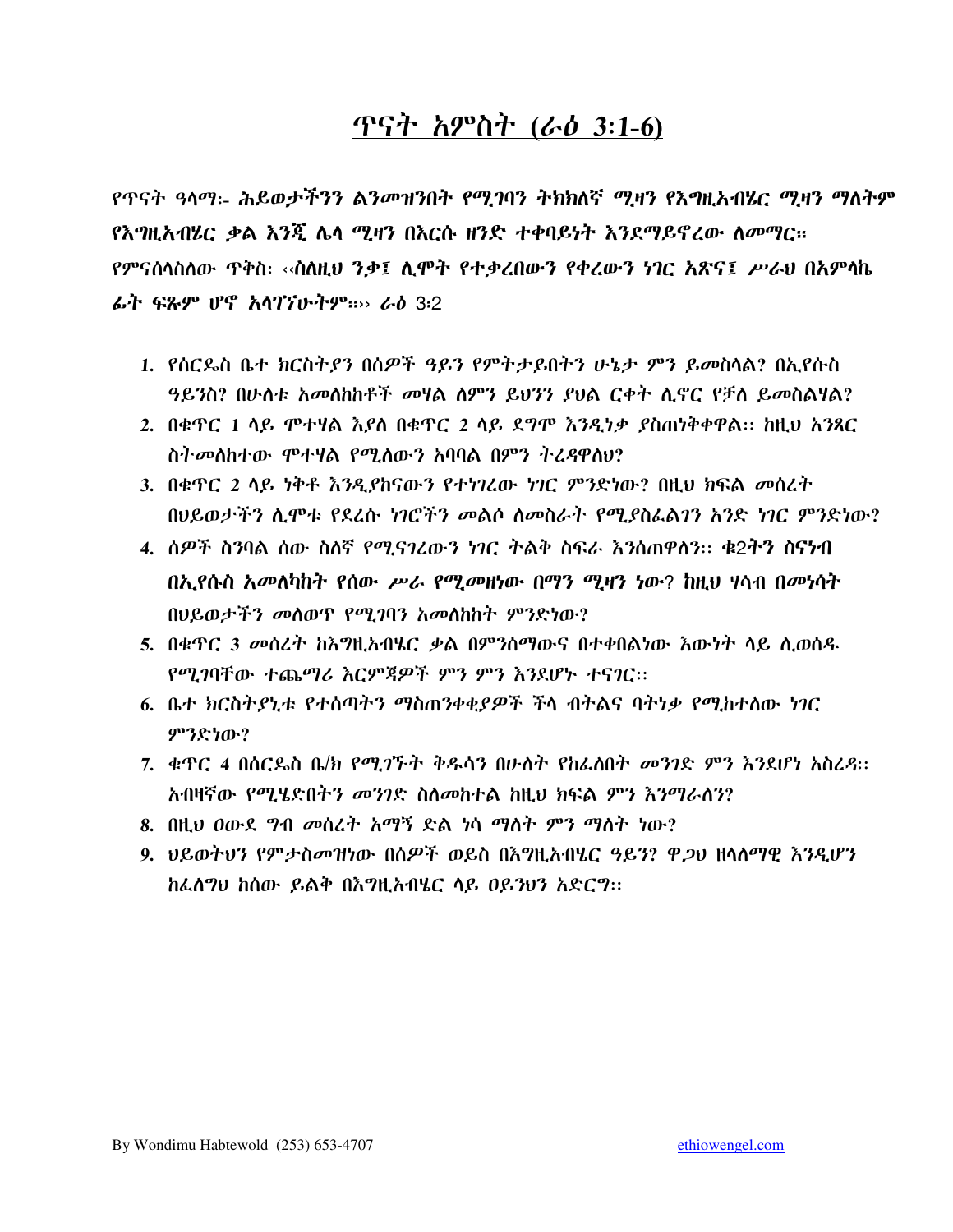#### ጥናት ስድስት (ራ*ዕ* 3:7-13)

የጥናት ዓላማ፡- ጌታ በሀይወታችን ይሁን ያለውን ማናቸውንም ነገር ሊያስቀር የሚችል ማንም እንደሌለ፤ እንዲሁም አይሆንም ያለውን ነገር ማንም እንዲሆን ሊያደርግ እንደማይችል ለመማር። የምናሰሳስለው ጥቅስ፡- ‹‹እርሱ የከፌተውን ማንም ሊዘ*ጋ* አይችልም፤ የዘ*ጋ*ውንም ማንም ሊከፍተው አይችልም።›› ራዕ 3፡7

- 1. ኤፌ 3:7-13 በአንድነት ይነበብ። ይህ ክፍል ኢየሱስን የሚያስተዋውቅባቸው ሶስት ነገሮች ምን ምን እንደሆኑ በዝርዝር አስረዳ።
- 2. ስለዚህች ቤተ ክርስትያን ኢየሱስ አውቃለሁ የሚላቸውን ነገሮች ምን ምንድናቸው?
- 3. ኢየሱስ ራሱን ካስተዋወቀበት እውነት *ጋ*ራ በማየት፤ ለፊሳደልፊያ ቤተ ክርስትያን የተከፈተው በር ሊዘ*ጋ* የማይችልበት ምክንያት ለምንድነው?
- 4. ቁ8 ‹‹ሃይልሀ ትንሽ እንደሆነ አውቃለሁ፤ ሆኖም ቃሴን ጠብቀሃል።›› ይሀ አይነቱ እውቀት ለእ*ያንዳንዳችን መ*ልካም ዜና የሚሆንልን ምክንያት ለምንድነው? በክርስትና ህይወት ውስዋ ሃይል ትንሽ ሆኖ ነገር ግን ቃሉን መጠበቅ የሚቻለው እንዴት ነው?
- 5. በቁ7-10 ውስዋ ኢየሱስ ለዚህች ቤተ ክርስት*ያን ያደረጋ*ቸውና ሊ*ያደርግ*ሳት ቃል የሚገባቸው ቢያንስ ሶስት ነገሮችን ተናገር። ቤተ ክርስትያኒቱ ደግሞ እንዳደረገች የሚነገርላትን ሶስት *ነገሮች* ከዚሁ ክፍል በመነሳት ተናገር።
- 6. በቁ11 ላይ ለፊላደልፊያ ቤተ ክርስትያን ምን እንድታደርግ ነው የሚያበረታታት? ለዚህስ ተጨማሪ ማበረታቻ አድርጎ የሚነግራት እውነት ምንድነው?
- 7. ራዕ 3፡12-13 ያለው ክፍል በአጠቃላ የሚናገረው ምንን በተመለከተ ነው? በዚህ ክፍል ውስዋ ድል የነሳ የሚሆንለት ነገሮች ምን ምን እንደሆነ አንድ በአንድ በመዘርዘር ተናገር።
- 8. እርሱ የከፌተውን መዝጋት ወይም የዘጋውን መክፌት ማንም እንደማይችል ማወቅህ ለህይወትህ ምን ዋቅም ይኖረዋል? ጌታ በህይወትህ ይሁን ያለው አይቀርም፤ አይሁን ያለው ደግሞ አይሆንምና በዚህ ተጽናና።